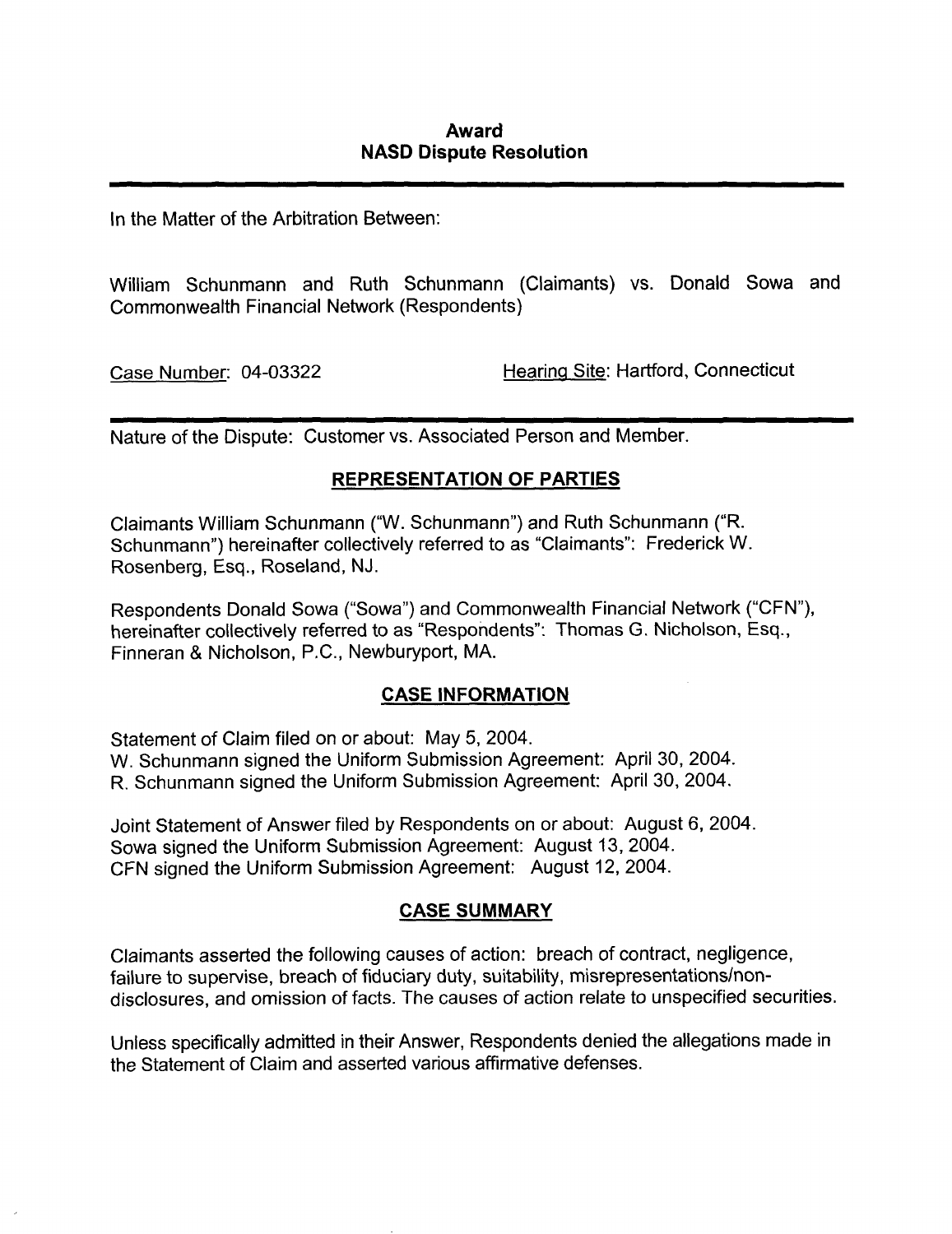# RELIEF REQUESTED

Claimants requested compensatory damages in the amount of \$523,985.00, punitive damages in the amount of \$1,500,000.00, interest, costs, attorneys' fees, and such other and further relief as the panel may determine.

Respondents requested that the Statement of Claim be dismissed in its entirety, costs and fees incurred in defending this arbitration, and such other and further relief as the Panel deems necessary, just and proper.

## OTHER ISSUES CONSIDERED AND DECIDED

On January 26, 2007 NASD Dispute Resolution advised Claimants and Respondents that arbitrator Morris Levine withdrew from this matter. In accordance with Rule 10313 of the NASD Code of Arbitration Procedure, the parties agreed to proceed with the remaining two arbitrators.

The parties have agreed that the Award in this matter may be executed in counterpart copies or that a handwritten, signed Award may be entered.

### AWARD

After considering the pleadings, the testimony and evidence presented at the hearing, and the post-hearing submissions, the Panel has decided in full and final resolution of the issues submitted for determination as follows:

- 1. Respondents are jointly and severally liable for and shall pay to Claimants compensatory damages in the amount of \$314,028.00.
- 2. Any and all relief not specifically addressed herein, including punitive damages, is denied.

#### FEES

Pursuant to the Code, the following fees are assessed:

#### Filing Fees

NASD Dispute Resolution will retain or collect the non-refundable filing fees for each claim:

Initial claim filing fee  $= $$  500.00

#### Member Fees

Member fees are assessed to each member firm that is a party in these proceedings or to the member firm that employed the associated person at the time of the event giving rise to the dispute. Accordingly, Commonwealth Financial Network is a party. Member surcharge  $= $2,800.00$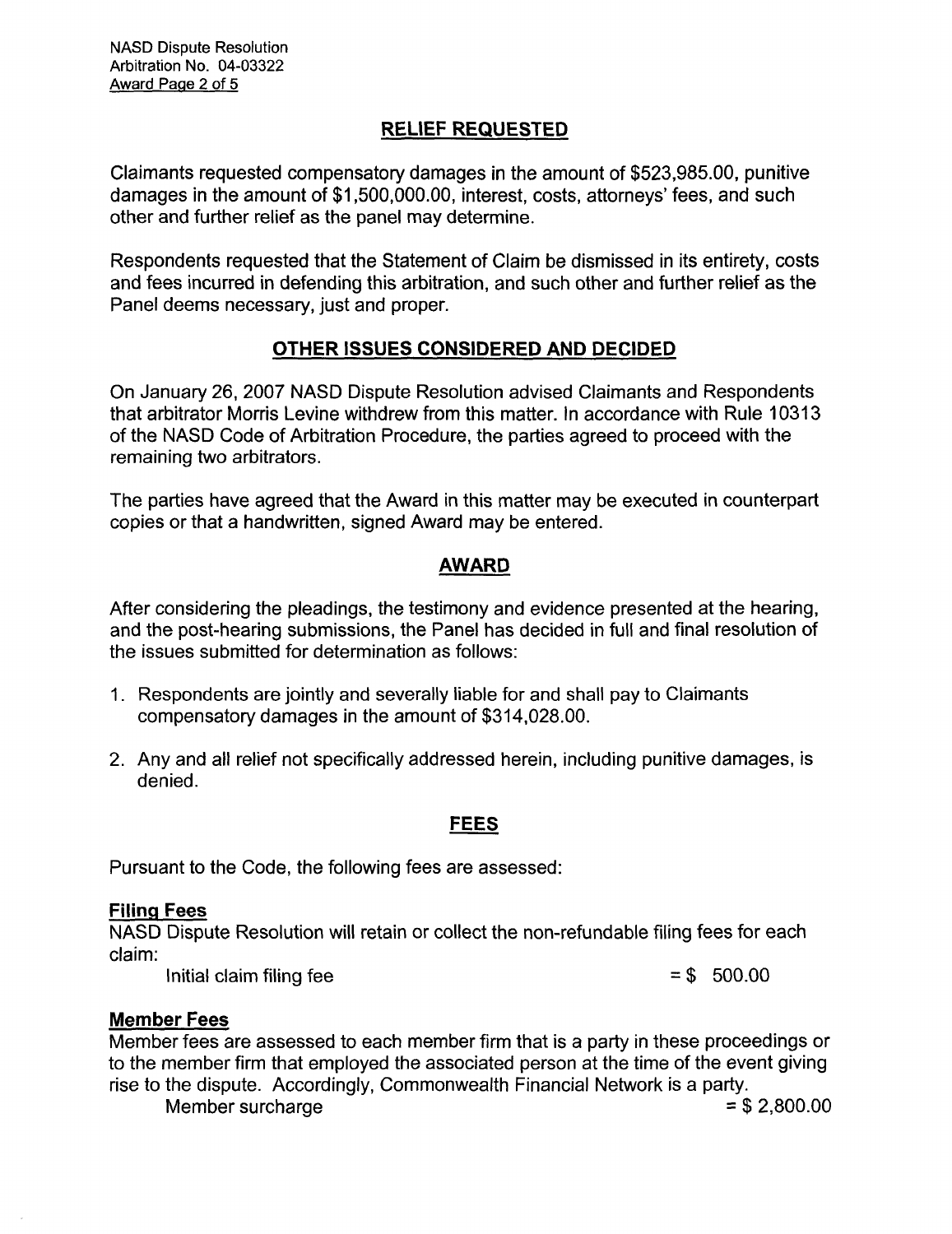| Pre-hearing process fee | $=$ \$ 750.00   |
|-------------------------|-----------------|
| Hearing process fee     | $=$ \$ 5,000.00 |

### Adjournment Fees

Adjournments granted during these proceedings for which fees were assessed:

| June 28-30, 2007 and July 1, 2005 adjournment by Respondents<br>Claimants' share<br>Respondents' share | $=$ \$<br>$=$ \$ | 600.00<br>600.00 |
|--------------------------------------------------------------------------------------------------------|------------------|------------------|
| October 24-26, 2005 adjournment by Respondents                                                         |                  | $=$ \$ 1,500.00  |
| November 16-17, 2006 adjournment by Claimants and Respondents                                          |                  | Waived           |
| March 13-17, 2006 adjournment by Claimants and Respondents                                             |                  | Waived           |

### Forum Fees and Assessments

The Panel has assessed forum fees for each session conducted or each decision rendered on a discovery-related motion on the papers. A session is any meeting between the parties and the arbitrators, including a pre-hearing conference with the arbitrators, that lasts four (4) hours or less. Fees associated with these proceedings are:

| One (1) Pre-hearing session with Panel $@$ \$1,200.00/session | $= $ 1,200.00$     |            |                                                                                                                                |
|---------------------------------------------------------------|--------------------|------------|--------------------------------------------------------------------------------------------------------------------------------|
| Pre-hearing conferences: October 19, 2004                     |                    | 1 session  |                                                                                                                                |
| Fourteen (14) Hearing sessions $@$ \$1,200.00/session         |                    |            | $= $16,800.00$                                                                                                                 |
| Hearing Dates:                                                | September 12, 2006 | 2 sessions |                                                                                                                                |
|                                                               | September 13, 2006 | 2 sessions |                                                                                                                                |
|                                                               | September 14, 2006 | 2 sessions |                                                                                                                                |
|                                                               | September 15, 2006 | 2 sessions |                                                                                                                                |
|                                                               | December 4, 2006   | 2 sessions |                                                                                                                                |
|                                                               | December 5, 2006   | 2 sessions |                                                                                                                                |
|                                                               | March 14, 2007     | 2 sessions |                                                                                                                                |
|                                                               |                    |            | $\begin{array}{c} \hline \textbf{A} & \textbf{A} & \textbf{A} & \textbf{A} & \textbf{A} & \textbf{A} & \textbf{A} \end{array}$ |

Total Forum Fees = \$18,000.00

- 
- 1. The Panel has assessed \$9,000.00 of the forum fees jointly and severally to Claimants.
- 2. The Panel has assessed \$9,000.00 of the forum fees jointly and severally to Respondents.

#### FEE SUMMARY

| 1. Claimants are jointly and severally liable for: |               |
|----------------------------------------------------|---------------|
| Initial Filing Fee                                 | $=$ \$ 500.00 |
| <b>Adjournment Fee</b>                             | $=$ \$ 600.00 |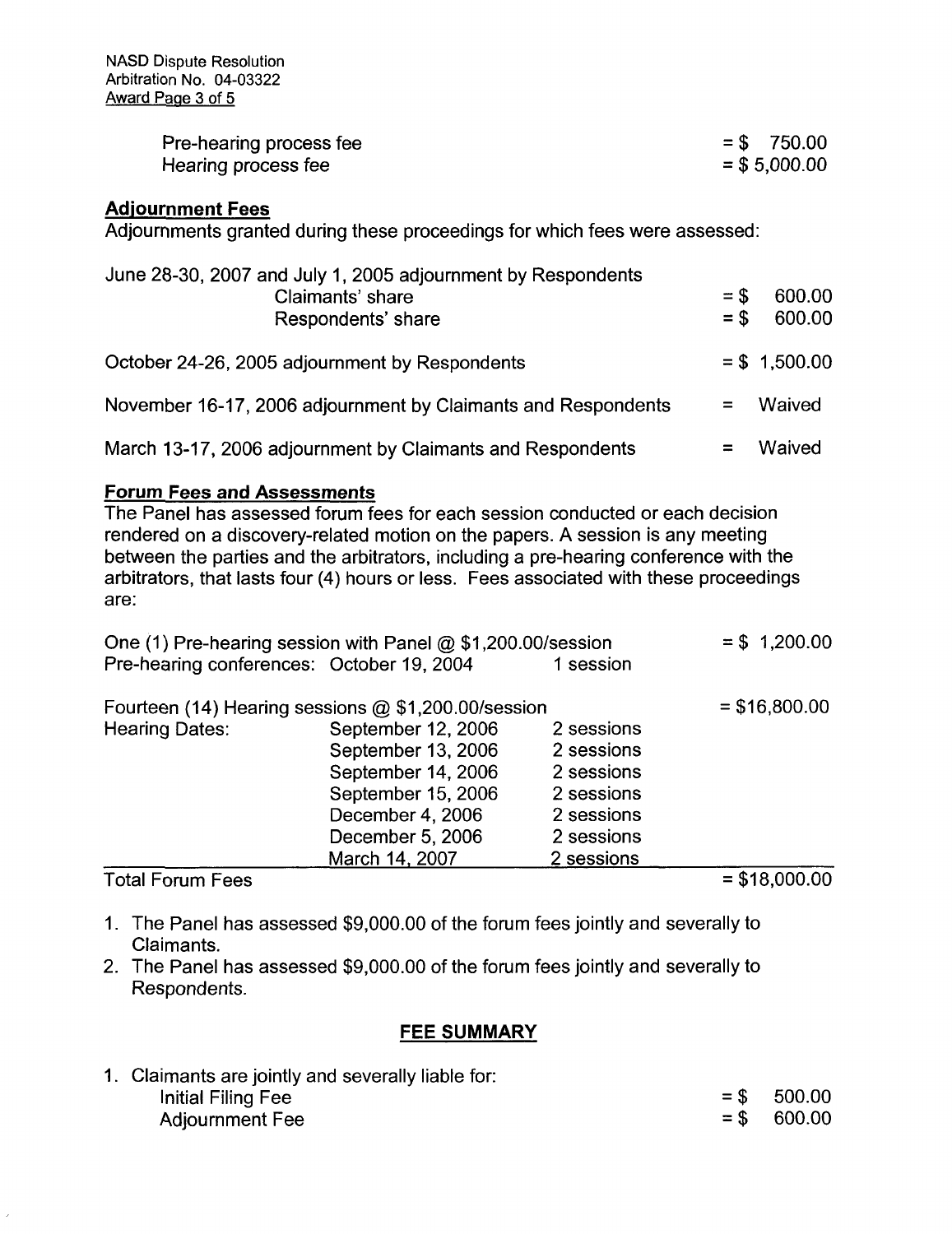$\bar{\omega}$ 

| <b>Forum Fees</b>                                    | $= $ 9,000.00$  |
|------------------------------------------------------|-----------------|
| <b>Total Fees</b>                                    | $=$ \$10,100.00 |
| Less payments                                        | $= $ 1,700.00$  |
| <b>Balance Due NASD Dispute Resolution</b>           | $= $8,400.00$   |
|                                                      |                 |
| 2. CFN is solely liable for:                         |                 |
| <b>Member Fees</b>                                   | $=$ \$ 8,550.00 |
| <b>Total Fees</b>                                    | $=$ \$ 8,550.00 |
| Less payments                                        | $=$ \$ 8,550.00 |
| <b>Balance Due NASD Dispute Resolution</b>           | 0.00<br>$=$ \$  |
| 3. Respondents are jointly and severally liable for: |                 |
| <b>Adjournment Fee</b>                               | $=$ \$ 2,100.00 |
| <b>Forum Fees</b>                                    | $= $ 9,000.00$  |
| <b>Total Fees</b>                                    | $= $11,100.00$  |
| Less payments                                        | $= $ 2,100.00$  |
| <b>Balance Due NASD Dispute Resolution</b>           | $= $ 9,000.00$  |
|                                                      |                 |

 $\hat{\boldsymbol{\theta}}$ 

All balances are payable to NASD Dispute Resolution and are due upon receipt pursuant to Rule 10330(g) of the Code.

 $\mathcal{O}(\mathcal{O}(\log n))$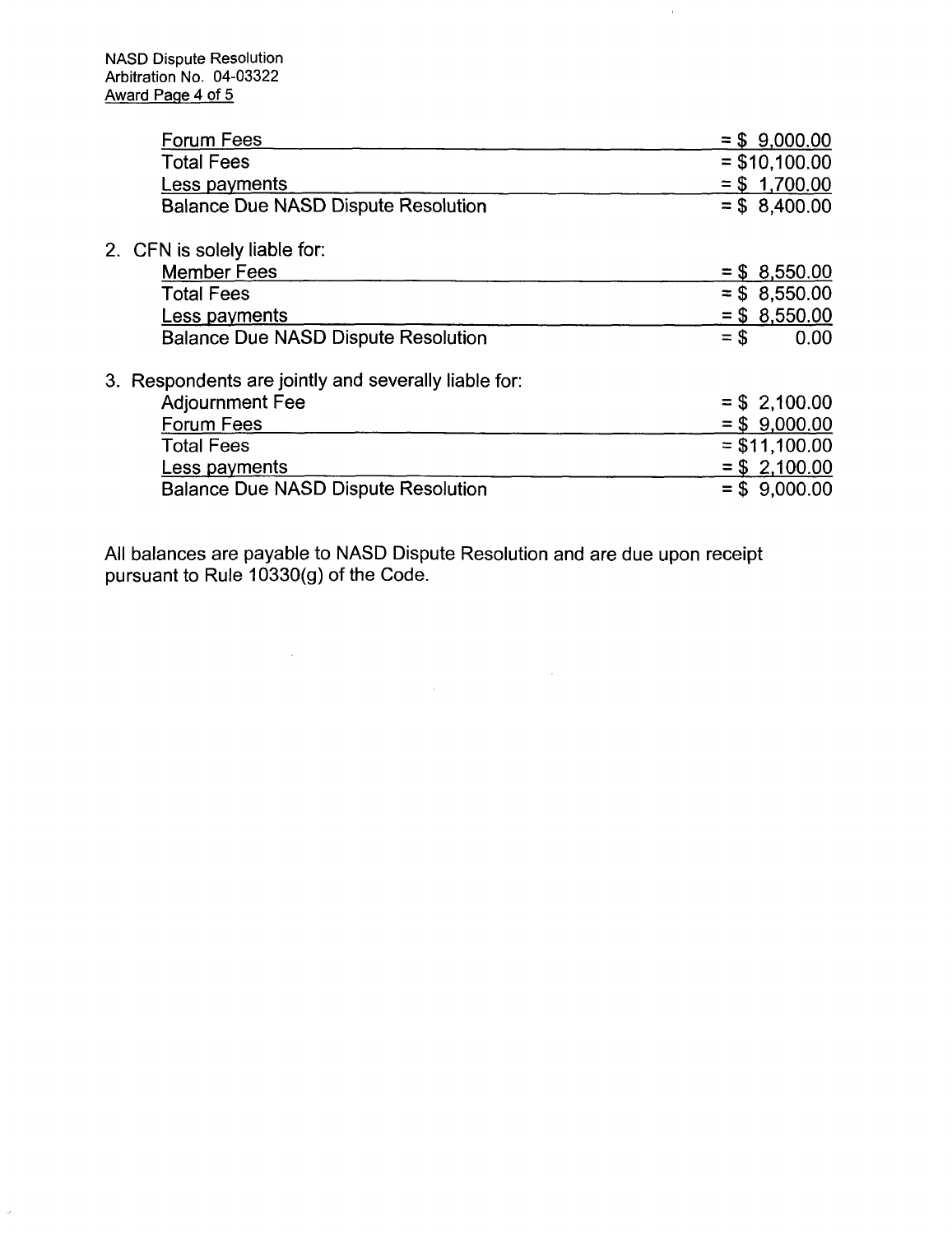NASD Dispute Resolution Arbitration No. 04-03322 Award Page 5 of 5

## ARBITRATION PANEL

John R. Thompson **-**

Thomas J, Donoghue, Esq. - Public Arbitrator, Presiding Chairperson<br>John R. Thompson - Public Arbitrator

#### Concurring Arbitrators' Signatures

 $\frac{1}{2}$  of  $\frac{1}{2}$  is  $\frac{1}{2}$ 

Thomas J. Donoghue, 'Esq. Signature Dates of Signature Public Arbitrator, Presiding Chairperson

John R. Thompson Signature Date Public Arbitrator

April 12, 2007

Date of Service (For NASD Dispute Resolution office use only)